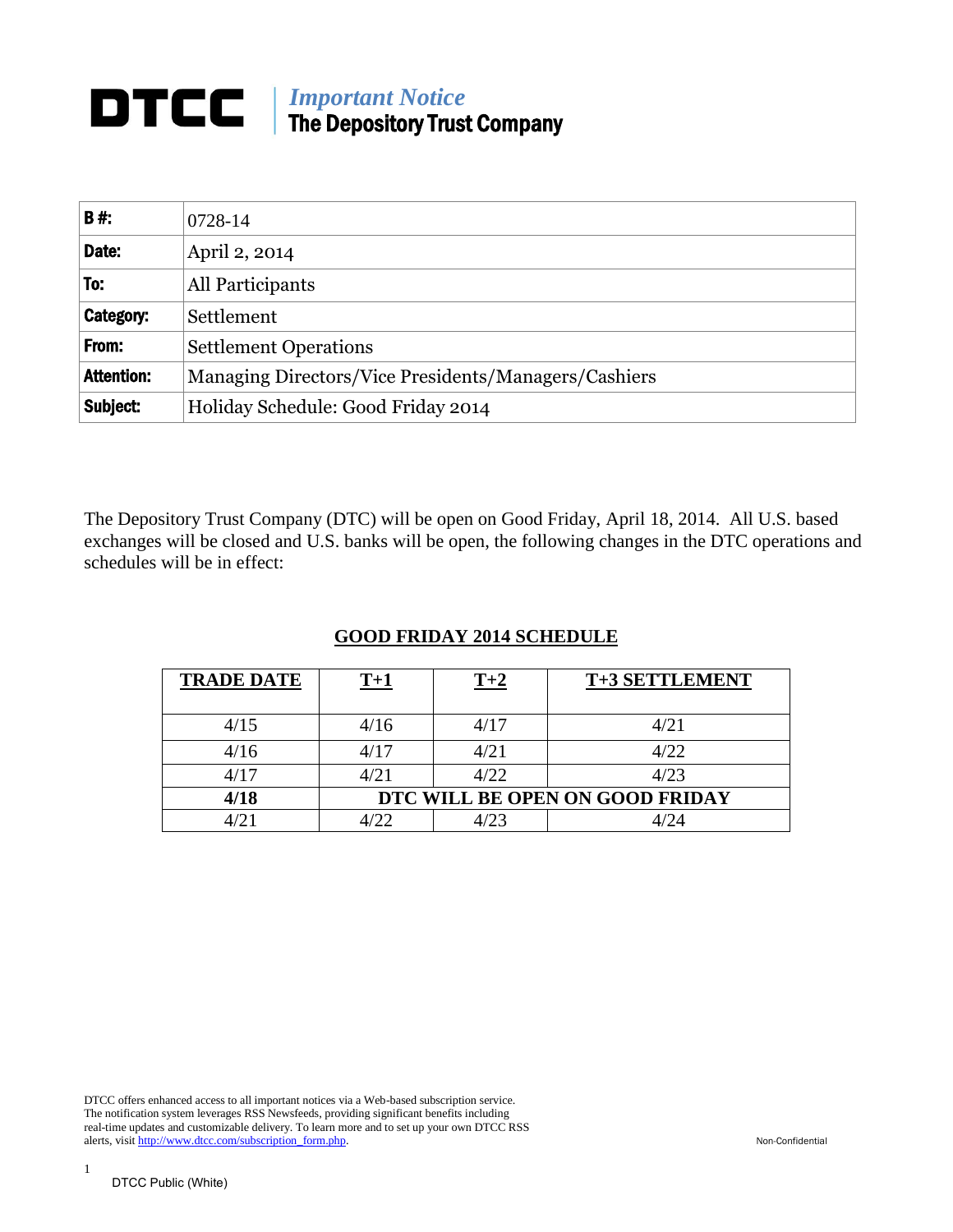#### **1. Deliveries**

DTC will provide limited Deliver Order (DO) services on Friday, April 18, 2014.

A. All valued deliveries, Securities Payment Order (SPOs), pledges/releases, and free Money Market Instrument (MMI) deliveries will be forced to the Receiver Authorized Delivery system (RAD). All transactions in RAD will be subject to the receiver's approval. Therefore, a transaction will not take place if the receiver does not authorize it. Unapproved valued RAD transactions will be dropped from the system at the normal RAD approval cut-off period at 3:30 PM EST.

MMI maturity presentments, Periodic Interest Payments (PIP) and Periodic Principal Payments (PPP) will be processed as usual. These transactions will not be forced to RAD.

Free (non-MMI) deliveries will not be allowed on Friday, April 18, 2014.

Participants intending to accept deliveries on Friday, April 18, 2014 should make the necessary arrangements with their settling banks to make payment to DTC on Friday, April 18, 2014.

- B. Dropped deliveries from Thursday, April 17, 2014 will be reintroduced on Monday, April 21, 2014 for participants that elect the reintroduce drops feature in the DTC Inventory Management System (IMS).
- C. Night Delivery Orders (NDO) transmissions should be submitted on Thursday, April 17, 2014 for processing and settlement on Monday, April 21, 2014.
- D. Reclaims submitted on Friday, April 18, 2014 must be entered in a free-form mode.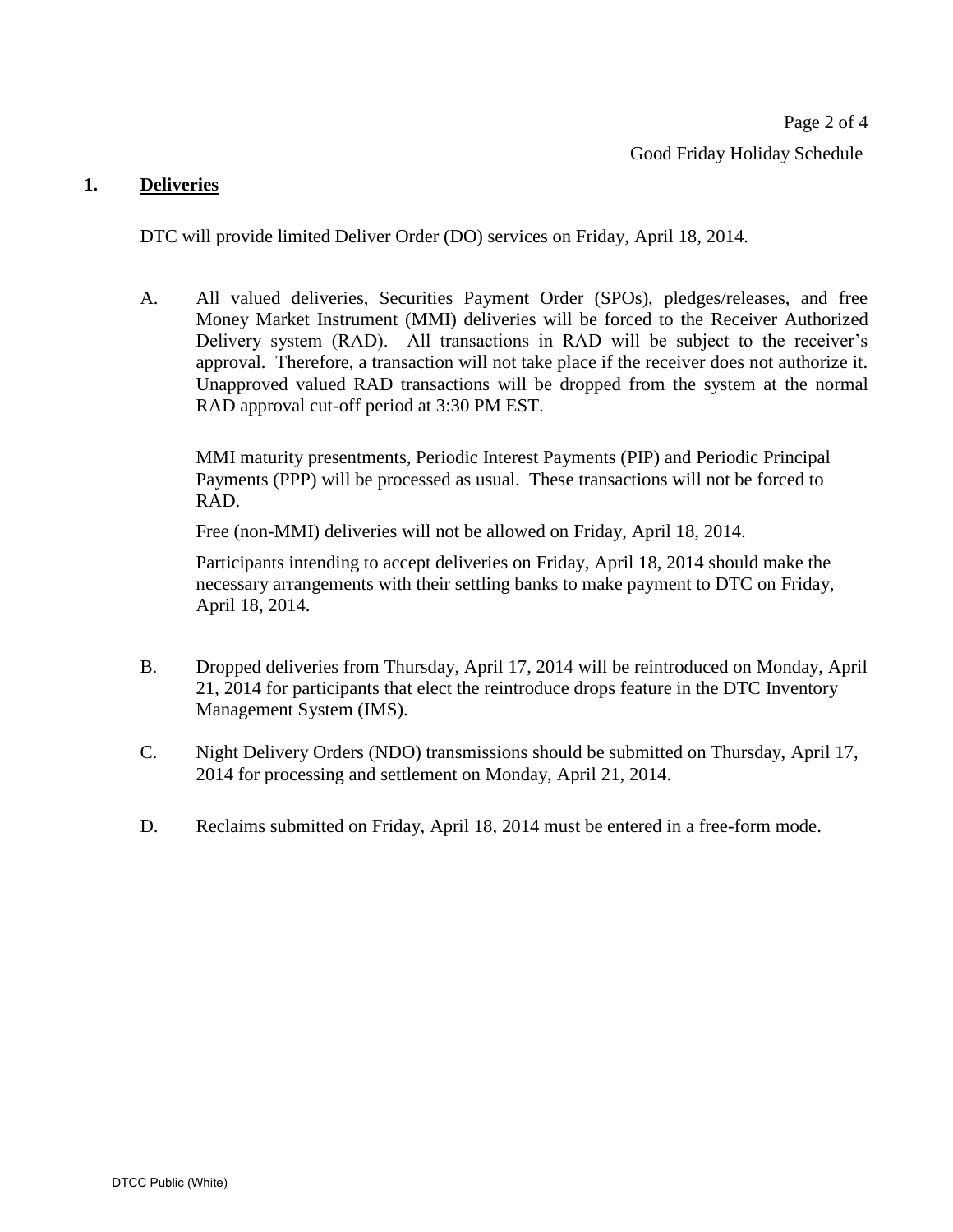Page 3 of 4 Good Friday Holiday Schedule

## **2. Deposits**

- A. Deposit Automation Management (DAM) system will be available via PTS, CCF and CCFII on Friday, April 18, 2014.
- B. Deposits, Requests for Withdrawals by Transfer (WTs) and Rush Withdrawals by Transfer will not be accepted or processed on Friday, April 18, 2014. To avoid dividend problems, you are reminded to exclude any securities that are record on Friday, April 18, 2014 from your submissions of Withdrawals by Transfer (WTs) made by PTS on Wednesday, April 16, 2014 or by CCF prior to the 8:30 A.M. cut-off on Thursday, April 17, 2014.
- C. Night Deposits: CNS Deposits received in the night drop on Thursday, April 17, 2014 will be available for credit toward CNS settlement obligations of Monday, April 21, 2014.

DTC WILL NOT PROVIDE RECORD DATE PROTECTION ON DEPOSITS MADE IN THE NIGHT DROP OF THURSDAY, APRIL 17, 2014.

- 3. Settlement
- A. There will be no Continuous Net Settlement (CNS) processing on Friday, April 18, 2014.
- B. Principal, Interest, Dividend and Reorganization payments scheduled to be made on Friday, April 18, 2014 will be allocated.
- C. All payments will occur as per normal procedures and will become part of DTC's end of day settlement. Participants should leave instructions with their settling banks regarding credit/debit balances on Friday, April 18, 2014.
- D. DTC will post final figures at the normal processing time and all participants and settling banks are required to acknowledge credit/debit balances according to normal DTC acknowledgement times.

**PLEASE NOTE THAT A REPRESENTATIVE AUTHORIZED TO TRANSACT BUSINESS WITH DTC MUST BE PRESENT AT THE LOCATION OF EACH PARTICIPANT ON EACH BUSINESS DAY, INCLUDING THE DAY PRIOR TO THE SCHEDULED HOLIDAYS, BETWEEN THE HOURS OF 9:00 A.M. AND 5:30 P.M., NEW YORK CITY TIME AND UNTIL THE PARTICIPANT'S ACCOUNT WITH DTC IS SETTLED AND IN BALANCE.**